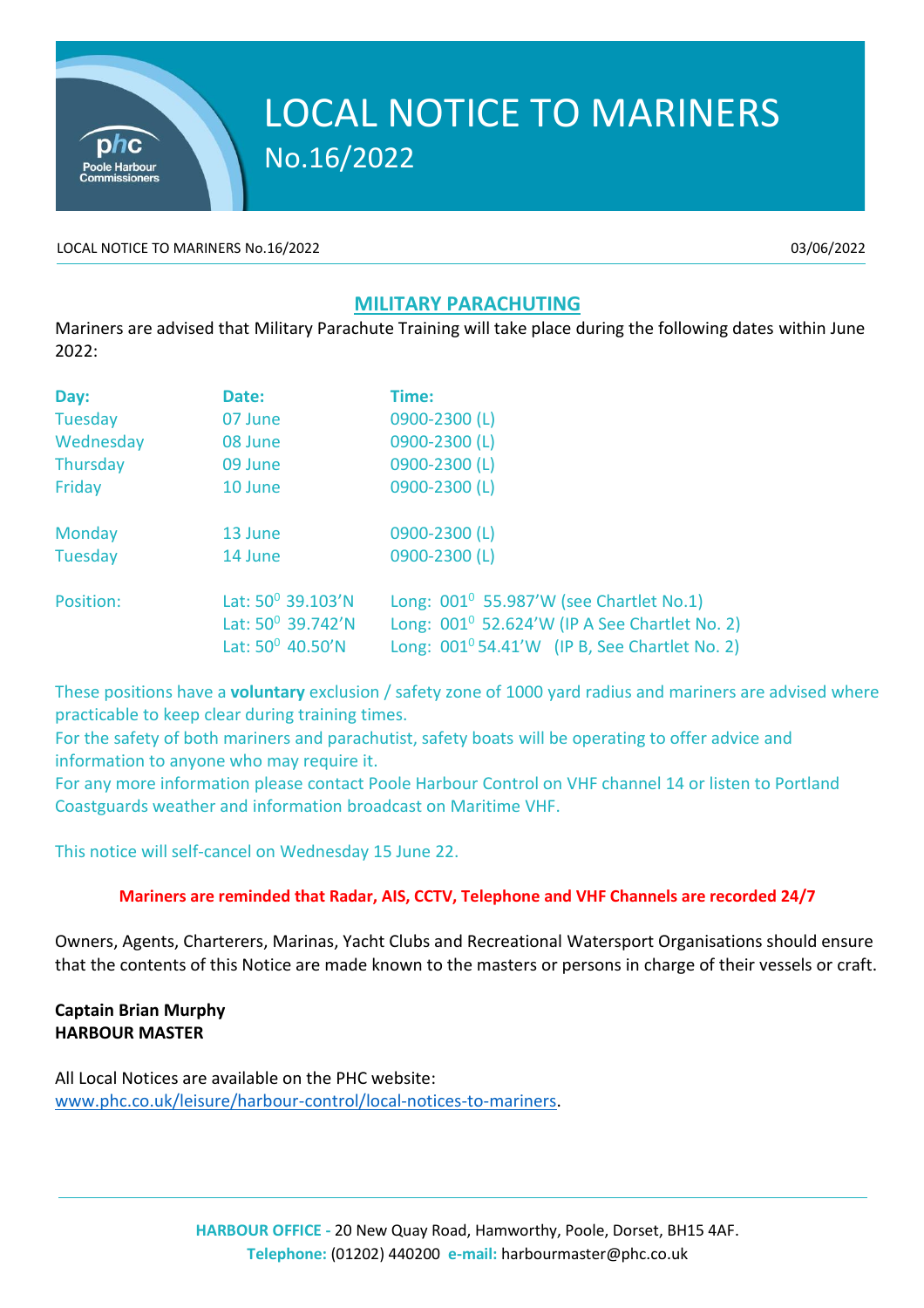

**HARBOUR OFFICE -** 20 New Quay Road, Hamworthy, Poole, Dorset, BH15 4AF. **Telephone:** (01202) 440200 **e-mail:** harbourmaster@phc.co.uk